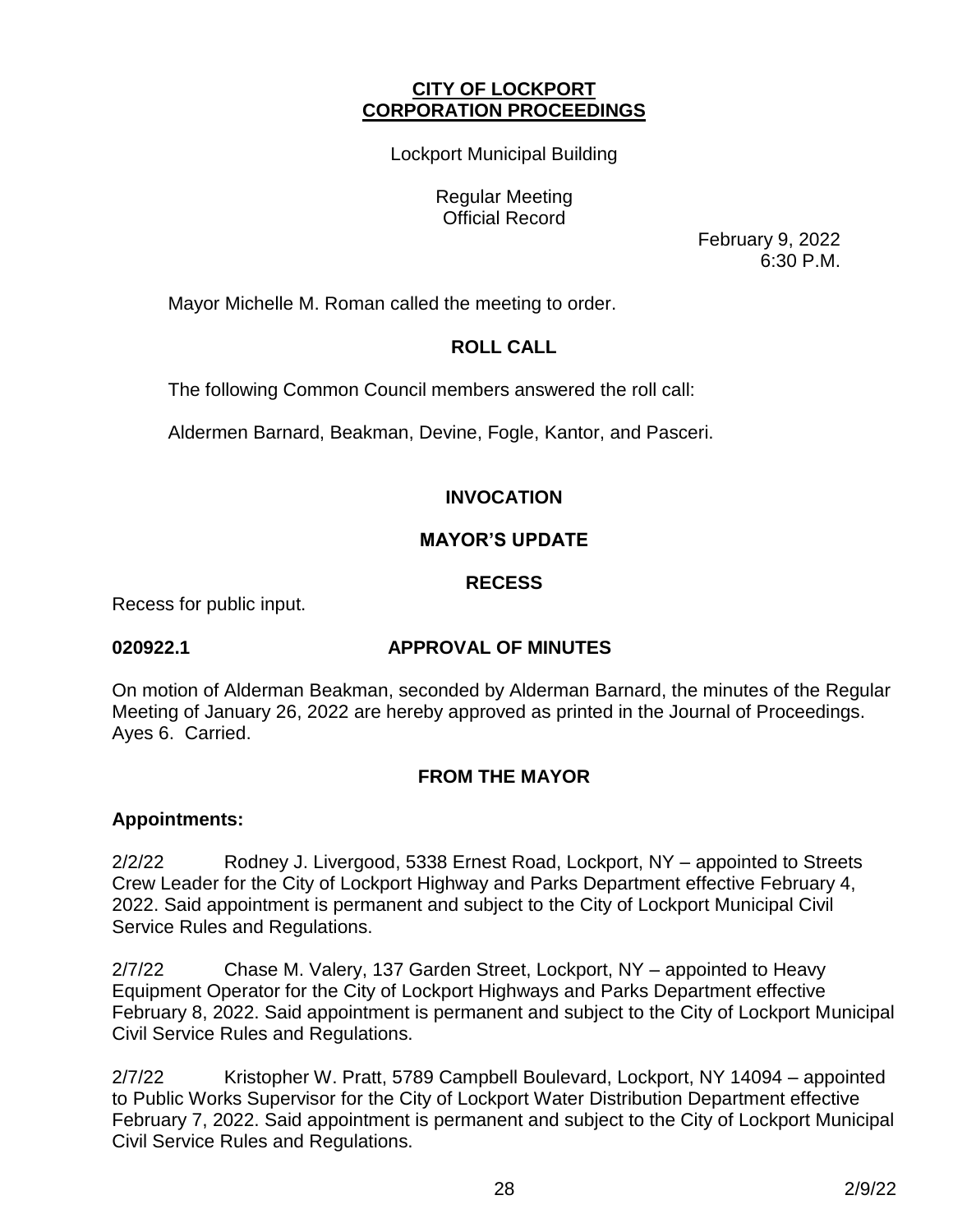2/9/22 John C. McArdle, 6735 Tonawanda Creek Road, Lockport, NY 14094 – appointed to Public Works Mechanic for the City of Lockport Highways and Parks Department effective February 4, 2022. Said appointment is permanent and subject to the City of Lockport Municipal Civil Service Rules and Regulations.

2/7/22 Roxanne M. Devine, 114 Maple Street, Lockport – appointed to the Zoning Board effective January 1, 2022. Said term expires on December 31, 2024.

Received and filed.

# **FROM THE CITY CLERK**

The Clerk submitted payrolls, bills for services and expenses, and reported that the Department Heads submitted reports of labor performed in their departments. Referred to the Finance Committee.

**Communications** (which have been referred to the appropriate City officials)

12/21/21 Ed Sandusky, Vice President of Optimist Club of Lockport – request permission to conduct the 46<sup>th</sup> annual Lockport Optimist Outdoor Arts & Crafts Festival on June 25th & 26th, 2022.

1/1/22 Heather M. McKeever, Executive Director of WNY Cystic Fibrosis Foundation – request permission to use the pavilion at Widewaters for the organization's 'Great Strides' walk on May 14<sup>th</sup>, 2022.

Received and filed.

2/9/22 Paul K. Oates, City Clerk – notification the Lockport Municipal Offices will be closed as follows in the month of February in observance of Presidents' Day:

Monday, February 21<sup>st</sup>

There will be no change in the garbage pickup schedule.

Referred to the media.

## **Notice of Claim:**

2/3/22 Amanda Gorko, 329 East Avenue, Lockport

Referred to the Corporation Counsel.

# **MOTIONS & RESOLUTIONS**

## **020922.2**

By Alderman Beakman:

Resolved, that the Mayor and City Clerk be authorized to issue orders in favor of the claimants for payrolls, bills, and services to be paid on February 10, 2022 as follows:

## **2021 Expenses**

| General Fund | Fund A | \$7,815.68   |
|--------------|--------|--------------|
| Sewer Fund   | Fund G | \$286,315.25 |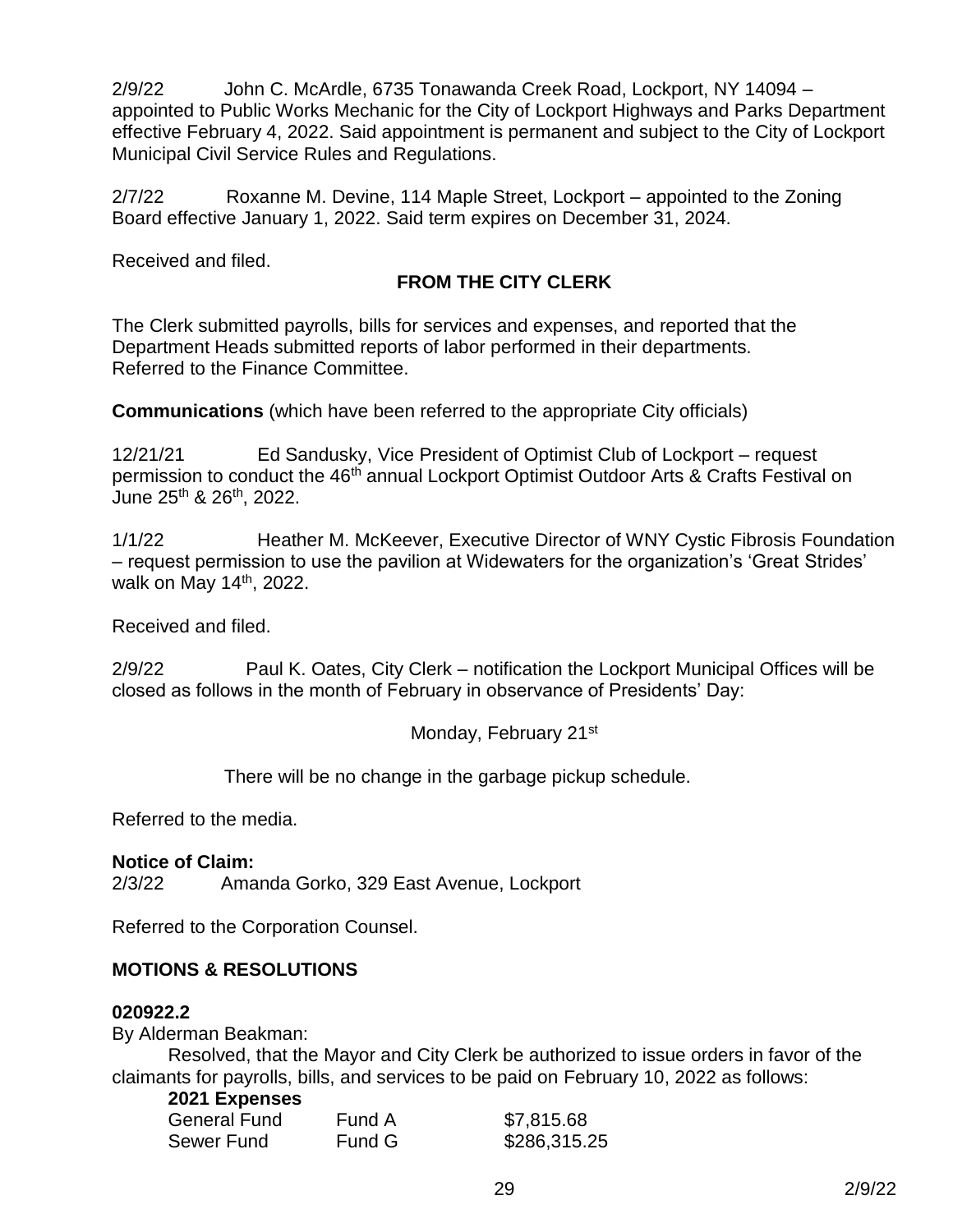## **2022 Expenses**

| General Fund            |  | Fund A                | \$199,334.89   |  |
|-------------------------|--|-----------------------|----------------|--|
| Water Fund              |  | Fund FX               | \$17,925.75    |  |
| <b>Sewer Fund</b>       |  | Fund G                | \$12,290.09    |  |
| <b>Capital Projects</b> |  | Fund H                | \$6,137.59     |  |
| Self-Insurance          |  | <b>Fund MS</b>        | \$150.00       |  |
| <b>Worker's Comp</b>    |  | Fund S                | \$99,653.00    |  |
| Refuse & Recycle        |  | Fund CL               | \$87,510.45    |  |
| Payroll                 |  | Pay Dates 1/13 & 1/27 | \$1,188,673.79 |  |
|                         |  |                       |                |  |

Seconded by Alderman Pasceri and adopted. Ayes 6.

#### **020922.3**

By Alderman Beakman:

Resolved, that the Mayor and Common Council do hereby extend congratulations and appreciation to the following City employees for their years of dedicated service to the City of Lockport:

| <b>Municipal Training Officer</b>                                 |
|-------------------------------------------------------------------|
| Sewer Maintenance Worker                                          |
| <b>Water Meter Service Worker</b>                                 |
| <b>Parks Maintainer</b>                                           |
|                                                                   |
|                                                                   |
|                                                                   |
|                                                                   |
| <b>Tax Enforcement Clerk</b>                                      |
| <b>Fire Captain</b><br><b>Fire Captain</b><br><b>Fire Captain</b> |

Seconded by Alderman Fogle and adopted. Ayes 6.

#### **020922.4**

By Alderman Fogle:

Whereas, the boat stewards of the WNY Partnership for Regional Invasive Species Management (PRISM) have performed voluntary boat inspections to remove visible aquatic plants and animals from all types of water craft, and

 Whereas, the removal of these plants and animals helps prevent the transport and spread of aquatic invasive species, and

 Whereas, WNY PRISM has conducted its boat steward program in Lockport for the past three years and wishes to do so again this summer, and

 Whereas, the stewards will also be responsible for public education and distribution of educational materials; now, therefore, be it

 Resolved, that pursuant to their request, WNY PRISM is hereby granted permission to have watercraft inspection stewards at launches at Nelson C. Goehle Wide Waters Marina during the upcoming season. Stewards will work Thursday through Sunday and holidays, 7am until 5:30pm, from Memorial Day weekend through Labor Day weekend. Said permission is subject to WNY PRISM filing a certificate of insurance with the City Clerk naming the City of Lockport as additional insured; and be it further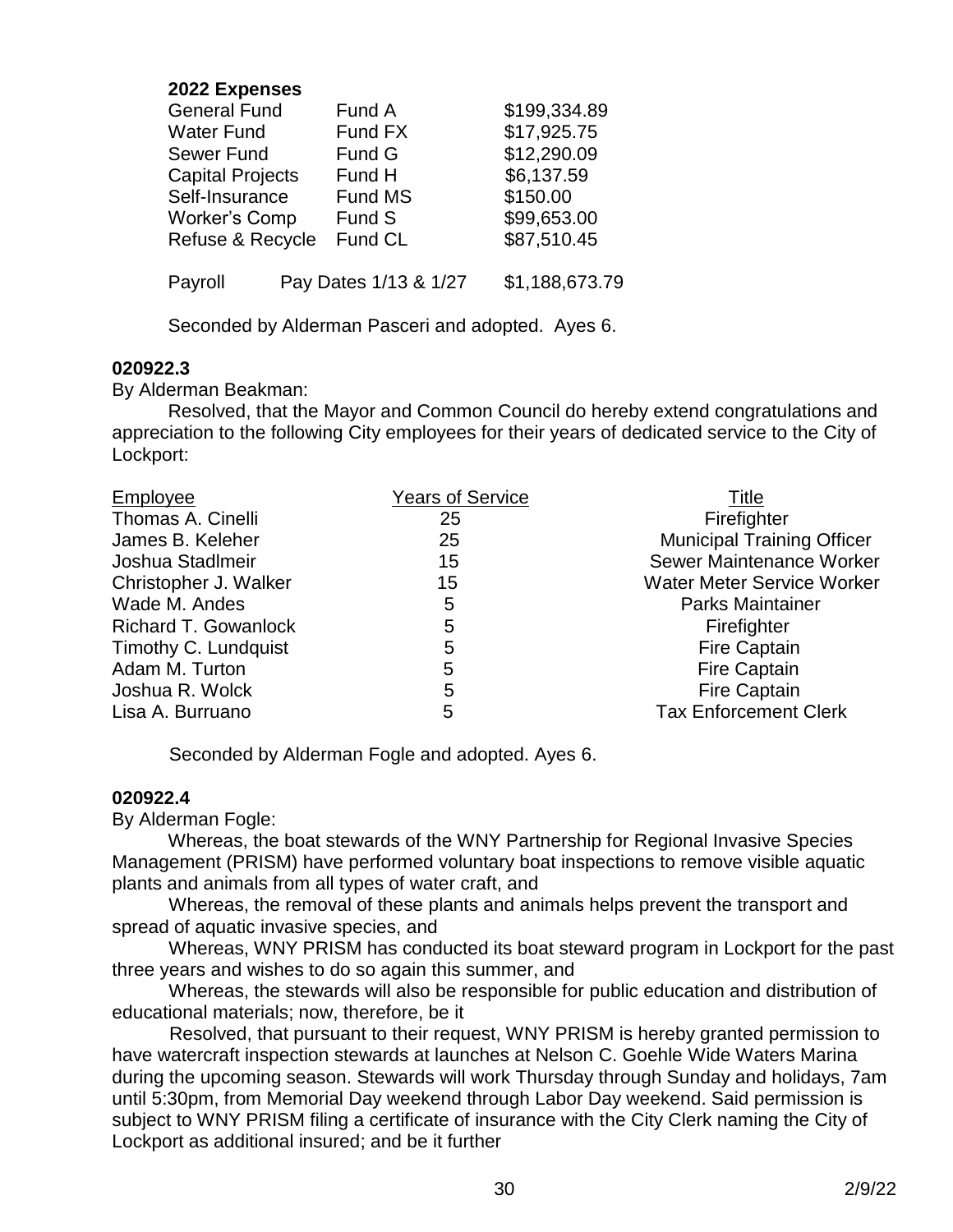Resolved, said permission is subject to any and all Executive Orders by the New York State Governor, and any and all Local Laws and Regulations, with regard to social distancing and COVID-19 regulations.

Seconded by Alderman Kantor and adopted. Ayes 6.

## **020922.5**

By Alderman Pasceri:

Resolved, that pursuant to their request, the Shamus Restaurant, is hereby granted permission to conduct their annual St. Patrick's Day Event on Saturday, March 19, 2022 from 11am until 9pm, and be it further

Resolved, that permission is hereby granted to barricade Hawley Street from Genesee Street to West Avenue on Saturday, March 19th for said event, with a rain date of Saturday, March 26th; and be it further

Resolved, that permission is hereby granted to allow live music, vendors, food and alcoholic beverages during said event, and be it further

Resolved, that permission to erect tents be granted, and be it further

Resolved, that said permission is subject to The Shamus Restaurant filing a certificate of insurance with the City Clerk naming the City of Lockport as additional insured, and be it further

Resolved, that the Director of Streets and Parks is hereby authorized and directed to arrange for delivery of barricades, traffic cones, and street closed signs to the area prior to the event, and be it further

Resolved, said permission is subject to any and all Executive Orders by the New York State Governor, and any and all Local Laws and Regulations, with regard to social distancing and COVID-19 regulations.

Seconded by Alderman Barnard and adopted. Ayes 6.

# **020922.6**

By Alderman Fogle:

Resolved, that permission is hereby granted the Optimist Club of Lockport to conduct their 46<sup>th</sup> Annual Lockport Optimist Outdoor Arts and Crafts Festival on June 25<sup>th</sup> and 26<sup>th</sup>, 2022 from 10:00 A.M. until 5:00 P.M. (street closing from 8:00 A.M. until 7:00 P.M.) with the following provisions:

- (1) The Lockport Optimist Club shall issue exhibitor's permits to arts and crafts exhibitors, vendors and peddlers, and to insure public safety and order and to avoid overcrowding of the exhibit areas, no other exhibits, displays, vendors or peddlers shall be permitted within the show area, whether located on public or private property, and the Lockport Optimist Club shall enforce this ban with the cooperation of the Lockport Police Department.
- (2) The Police Department is hereby directed to enforce the removal of all concessionaires, vendors, or peddlers in and around the show area not possessing an exhibitor's permit.
- (3) The show area shall include the blocks on Main Street from Washburn Street west to Saxton Street and Market Street from Main Street north to Chestnut Street.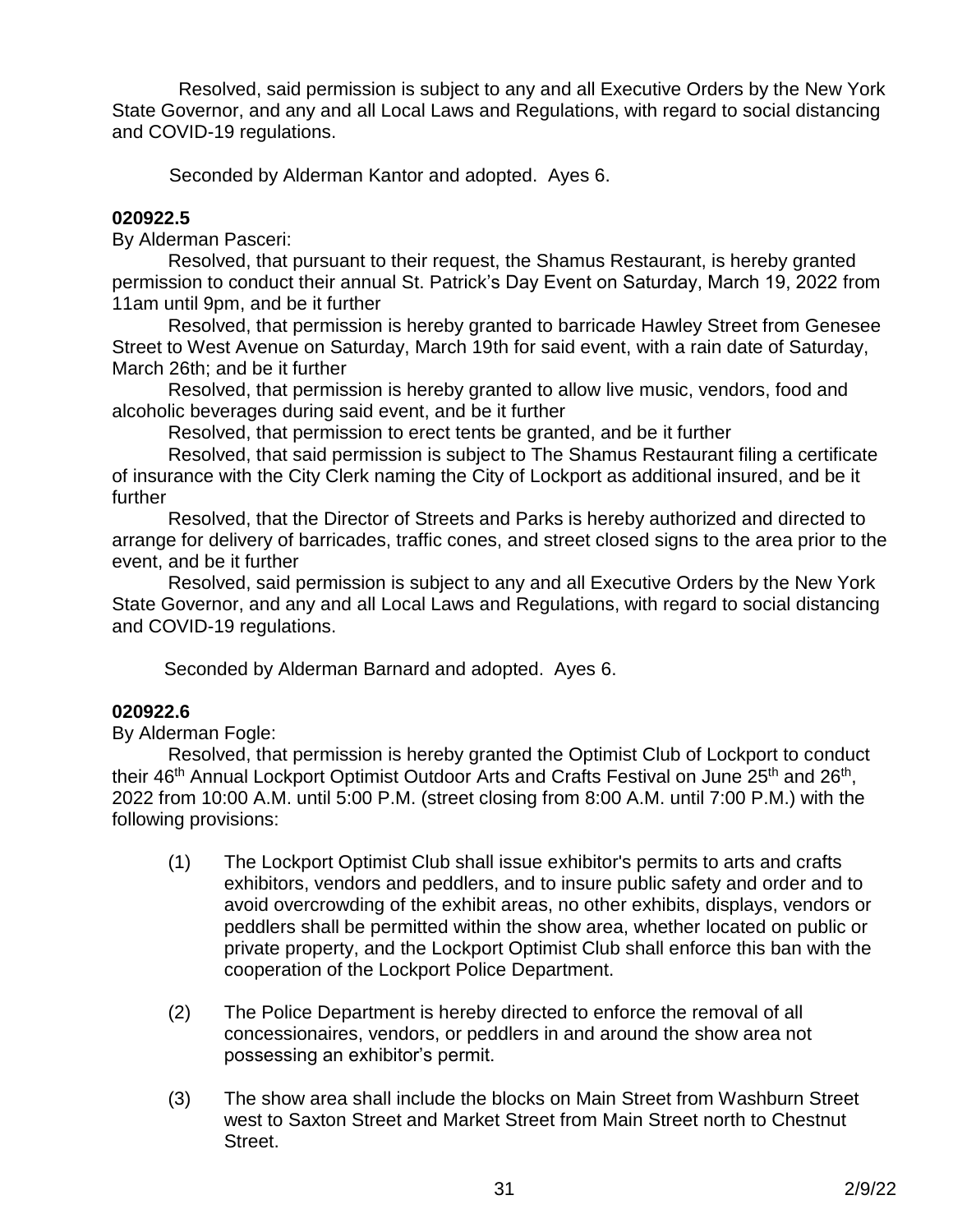(4) The Lockport Optimist Club shall file a certificate of insurance with the City Clerk naming the City of Lockport as additional insured, subject to the approval of the Corporation Counsel, and be it further

Resolved, that the Director of Streets and Parks is hereby authorized and directed to arrange for delivery and pick-up of City barricades and trash receptacles as needed, and be it further

Resolved, that permission is granted the Optimist Club to use the Police Garage for storage of a golf cart overnight on Friday and Saturday night, June 24<sup>th</sup> and 25<sup>th</sup> subject to the approval of the Chief of Police, and be it further

Resolved, said permission is subject to any and all Executive Orders by the New York State Governor, and any and all Local Laws and Regulations, with regard to social distancing and COVID-19 regulations.

Seconded by Alderman Pasceri and adopted. Ayes 6.

## **020922.7**

By Alderman Kantor:

Resolved, that pursuant to their request, the Cystic Fibrosis Foundation is hereby granted permission to use the pavilion at Nelson C. Goehle Park for their annual 'Great Strides' walk event on Saturday, May 14, 2022.

Seconded by Alderman Devine and adopted. Ayes 6.

By Alderman Devine:

Resolved, that the reading of the foregoing resolution—with the exception of the first 'resolved' and subsequent event list—be and the same is hereby waived.

Seconded by Alderman Kantor and adopted. Ayes 6.

# **020922.8**

By Alderman Kantor:

Resolved, that pursuant to their request, Lockport Main Street, Inc. (hereafter, 'LMS') is hereby granted permission to hold the following events on Canal Street, at the pocket park, and the adjoining parking lot, the extent to be determined by the city, for the following dates and times during the 2022 season:

- **Lockport Community Farmers Market (hereafter, LCFM)**: May 7th and May 21st, 10am - 2pm
- **Rock the Locks! Concert Series:** Friday, June 3rd, July 1st, August 5th, and September 2nd between 4 and 8 pm.
- **LCFM Saturdays**: June 4th October 22nd, 9am 2pm
- **Sunday Family Funday:** June 19th, July 17th, August 21st, and September 18th from 11am - 3pm.
- **Cycle the Erie Canal 2022:** Sunday, July 3rd between 9:30 and 11:30am
- **LCFM Wednesdays:** July 6th September 28th, 2pm 6pm
- **Trunk or Treat:** October 29th or 30th from 4pm 6pm.
- **Wine and Agriculture Tour-** requesting the limited use of Canal Street as pick-up and drop-off locations for these tours; and be it further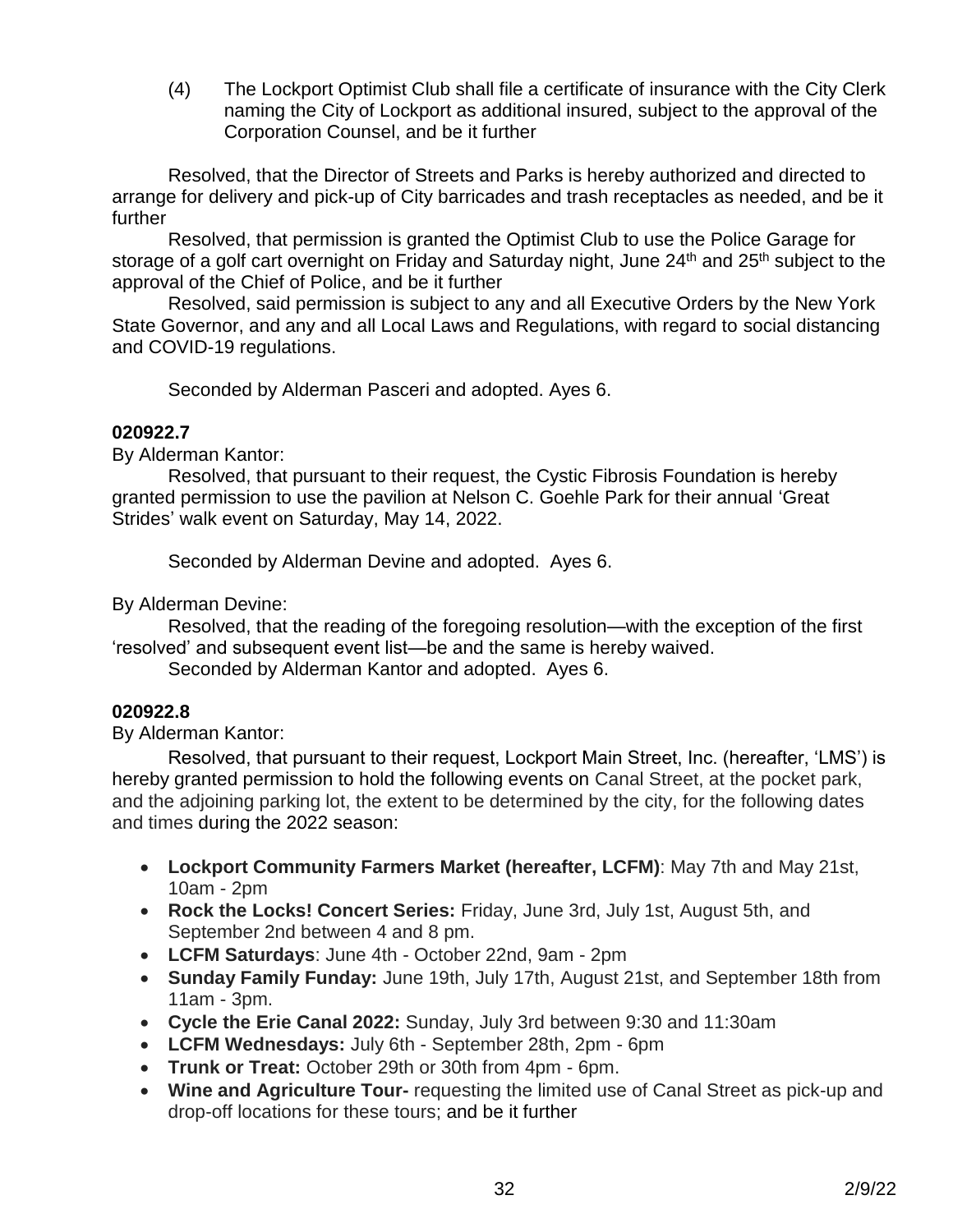Resolved, LMS is granted access to electricity at the light posts, in addition to the gazebo, and that the city will install outdoor extension cords at each junction box beginning May 1<sup>st</sup>, 2022 through October 31<sup>st</sup>, 2022, for use in all LMS events; and be it further

 Resolved, LMS and the LCFM are hereby granted permission to place yard signs in the city rights-of-way, May through October, and A-frame directional signage at the intersections of Main and Pine, Main and Cottage, Ontario and Church, and Ontario and Pine, for the open hours of the market on assigned days and during hours of LMS special events, including "Rock the Locks" concert series, Sunday Family Funday, Locktoberfest, and Lockport Food Fest; and be it further

 Resolved, LMS is granted permission to sell concessions, including bottles of water and merchandise, during all LMS and LCFM events on Canal Street, May 1<sup>st</sup> through October 31<sup>st</sup>; and be it further

 Resolved, that LMS is hereby granted permission to host Lockport Food Fest on Sunday, August 14th, 2022 in the city parking lot next to 51 Main Street, said event to include the following:

- Closure of the city parking lot and the Pine St. parking lot on Saturday, August 13<sup>th</sup>, for preliminary setup, including portable sanitation units, dining tents, and small dumpster
- Temporary 'no parking zone' will be in effect on Main St on Sunday from 6:00am until 8:00pm
- Street closure at the intersection of Main and Pine: East on Main from intersection the end of the median in front of Lock 34; North on Pine from the intersection to the middle of the Pine St. bridge, subject to the approval of the Fire Department with respect to street access
- Street barricades for closures
- Permission for vendors and restaurants to set up on above closed streets
- Garbage barrels delivered to the Main St. parking lot on Saturday for distribution throughout event on Sunday
- Distribution of promotional event yard signs on City rights of way (excluding the center medians on Main St.)

Permission to conduct the sale of alcoholic beverages from an enclosed and enforced beer tent at the festival as part of fundraising for Lockport Main Street (tentative addition to festival); and be it further

 Resolved, that LMS is hereby granted permission to host Locktoberfest on Saturday, October 1st, 2022 from 9am – 5pm on Canal Street, in the pocket park, and the adjoining parking lot, the extent to be determined by the city, and that said event include the following:

- Street barricades for the closure of Canal Street, the pocket park, and the adjoining parking lot, the extent to be determined by the city; preparation and set up from September 30th at 9pm through Sunday, October 2nd at 9am
- Permission for vendors and restaurants to set up in the parking lot off Canal Street and access electricity from the light post
- Permission to conduct the sale of alcoholic beverages from an enclosed and enforced beer tent at the festival as part of fundraising for LMS (tentative addition to festival), provided that necessary licenses are obtained from other governmental authorities
- Hosting a potential 'makers market' in conjunction with a city-wide sidewalk sale on Sunday, October 2nd, 2022; and be it further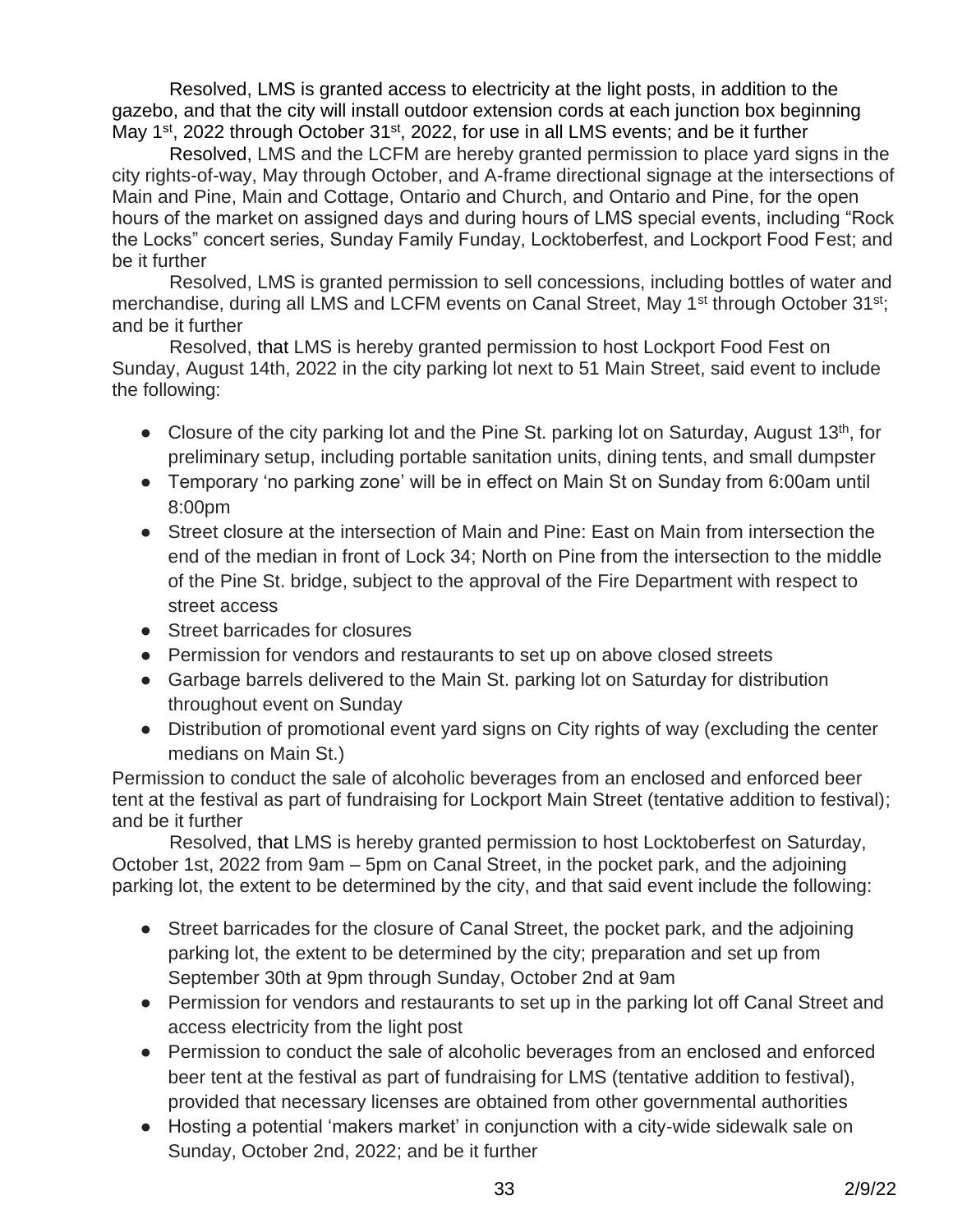Resolved, that LMS will adhere to any and all Executive Orders by the New York State Governor, and any and all Local Laws and Regulations, with regard to social distancing, maskwearing, and COVID-19 regulations during the operation of these events; and be it further

Resolved, that the Director of Streets and Parks is authorized and directed to arrange for delivery of refuse containers and barricades to the area prior to the said dates; and be it further

Resolved, that said permission is subject to LMS filing a certificate of insurance, covering all of said events, with the City clerk, naming the City of Lockport as additional insured; and be it further

Resolved, the Mayor has the authority to permit the use of the same space on other days, should an event be rescheduled or added to the calendar, provided LMS supplies the City with proper insurance coverage.

Seconded by Alderman Barnard and adopted. Ayes 6.

#### **020922.9**

By Alderman Devine:

 Resolved, that the Mayor and Common Council do hereby extend condolences to the family of Darwyn 'Larry' Coons, a retired City of Lockport Assistant Fire Chief who worked at LFD from 1971-2002, who recently passed away.

Seconded by Alderman Beakman and adopted. Ayes 6.

#### **020922.10**

By Alderman Fogle:

Resolved, that pursuant to his request, Charles Bell, 4 Lock Street is hereby granted permission to place a dumpster in the city right-of-way, from February 10<sup>th</sup> through February 12<sup>th</sup>, 2022, for the duration of a renovation project. Said permission is subject to Charles Bell filing a certificate of insurance with the City Clerk naming the City of Lockport as additional insured.

Seconded by Alderman Pasceri and adopted. Ayes 6.

## **020922.11**

By Alderman Pasceri:

Whereas, the City of Lockport FY 2022 appropriated operating budget has a Municipal Worker (AFSCME grade 3) assigned to A.5110 Street Maintenance; and

Whereas, said position will be vacant and the Mayor wishes to alter the position title to Mechanic (AFSCME grade 12) to better fit the needs of the City; now, therefore, be it

Resolved, that the City of Lockport FY 2022 Appropriated budget's personnel detail is hereby altered to reflect this change and the General Fund is amended as follows:

## Expenses

Decrease

| Decrease     |                              |          |
|--------------|------------------------------|----------|
| A.1900.54775 | Contingency                  | \$7,505  |
| A.5110.51010 | <b>Full Time Wages</b>       | \$34,936 |
| A.5110.58010 | <b>FICA</b>                  | \$2,467  |
| A.5110.58020 | <b>Worker's Compensation</b> | \$3,520  |
| A.5110.58040 | <b>Medical Insurance</b>     | \$19,022 |
|              |                              |          |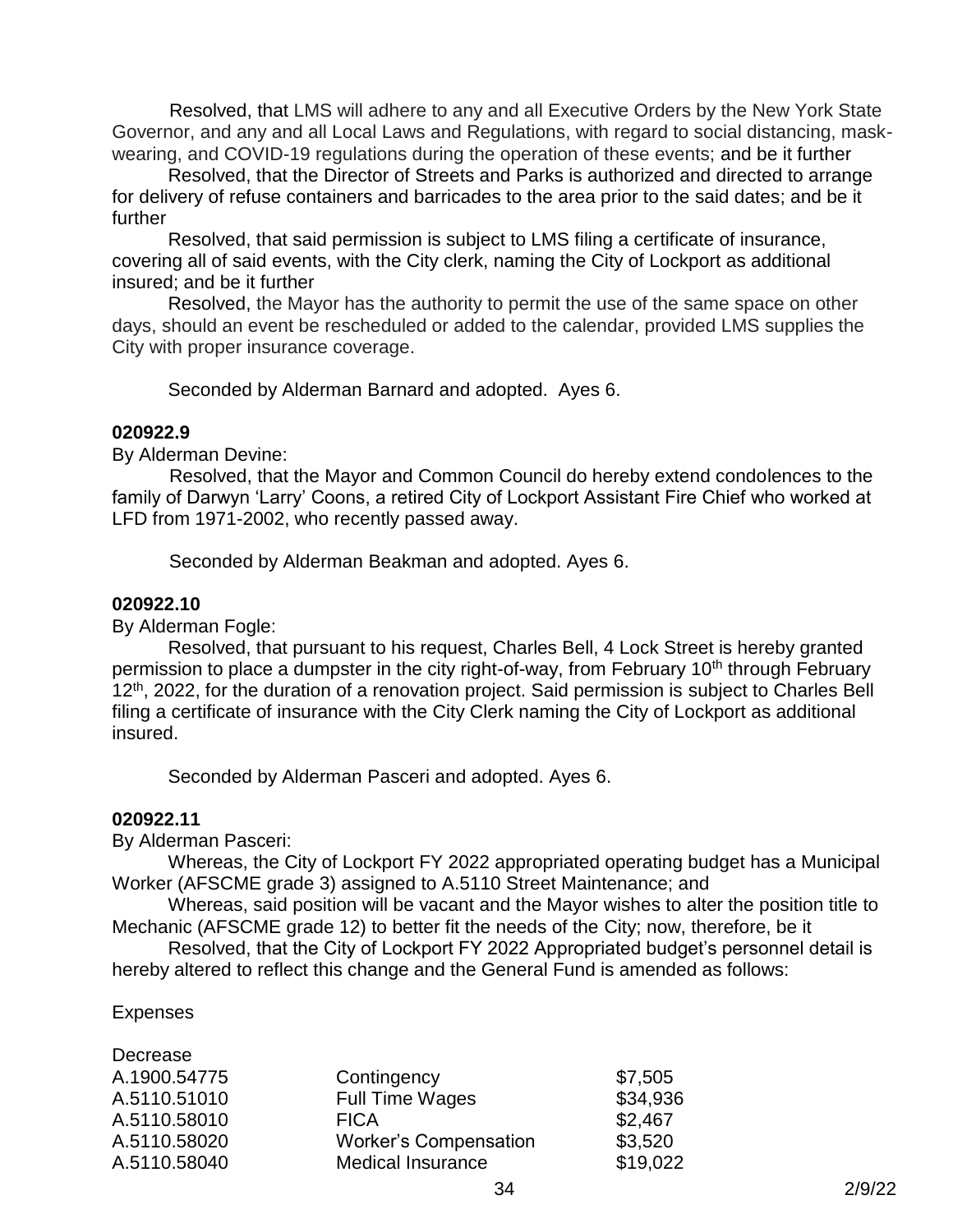| A.5110.58050 | Retirement                   | \$3,741  |
|--------------|------------------------------|----------|
| Increase     |                              |          |
| A.1640.51010 | <b>Full Time Wages</b>       | \$41,923 |
| A.1640.58010 | <b>FICA</b>                  | \$2,673  |
| A.1640.58020 | <b>Worker's Compensation</b> | \$3,520  |
| A.1640.58040 | <b>Medical Insurance</b>     | \$19,022 |
| A.1640.58050 | Retirement                   | \$4,053  |
|              |                              |          |

Seconded by Alderman Fogle and adopted. Ayes 6.

#### **020922.12**

By Alderman Beakman:

Whereas, the Director of Finance has reviewed open purchase orders and encumbrances which could not be completed in FY 2021 because of the timing of the expenditure, and

Whereas, of these encumbrances, a select number have been recommended to carry into FY 2022 because of special circumstances (equipment production delay, insurance recovery efforts, etc.) and are attached to this resolution; now, therefore, be it

Resolved, that the FY 2022 operating budget is hereby amended to reflect the increase in encumbered funds in the amount of:

| <b>General Fund Balance:</b>     | \$35,980.34  |
|----------------------------------|--------------|
| <b>Water Fund Balance:</b>       | \$45,651.16  |
| Sewer Fund Balance:              | \$37,250.86  |
| Sewer Fund Insurance Recoveries: | \$121,095.67 |

Seconded by Alderman Devine and adopted. Ayes 6.

## **020922.13**

By Alderman Pasceri:

 Whereas, on January 21, 2022, the City of Lockport Civil Service Commission approved the new job specification for "Director of Streets, Parks and Water Distribution"; and

 Whereas, the "Director of Streets, Parks and Water Distribution" supervises, oversees and directs the staff and day to day operations of the Streets, Equipment Maintenance, Parks, Building Maintenance, Street Lighting, Municipal Water and Sewer, and responsible for the overall administration of the same; and

 Whereas, the new job specifications are attached and incorporated hereto; and Whereas, the position "Director of Streets, Parks and Water Distribution" shall be

classified within the Public Works Department and shall be a competitive position; and

 Whereas, the "Director of Streets, Parks and Water Distribution" is a job title that falls within the City of Lockport Department Heads Union; and

 Whereas, the City and the Department Heads Union reached a Memorandum of Understanding regarding the incorporation of the "Director of Streets, Parks and Water Distribution" into the Union; now, therefore, be it

 Resolved, that the City of Lockport hereby acknowledges and approves the new job title "Director of Streets, Parks and Water Distribution"; and be it further

 Resolved, that the City of Lockport approves the Memorandum of Understanding incorporating the job title "Director of Streets, Parks and Water Distribution" into the Department Heads Union at a grade 8.